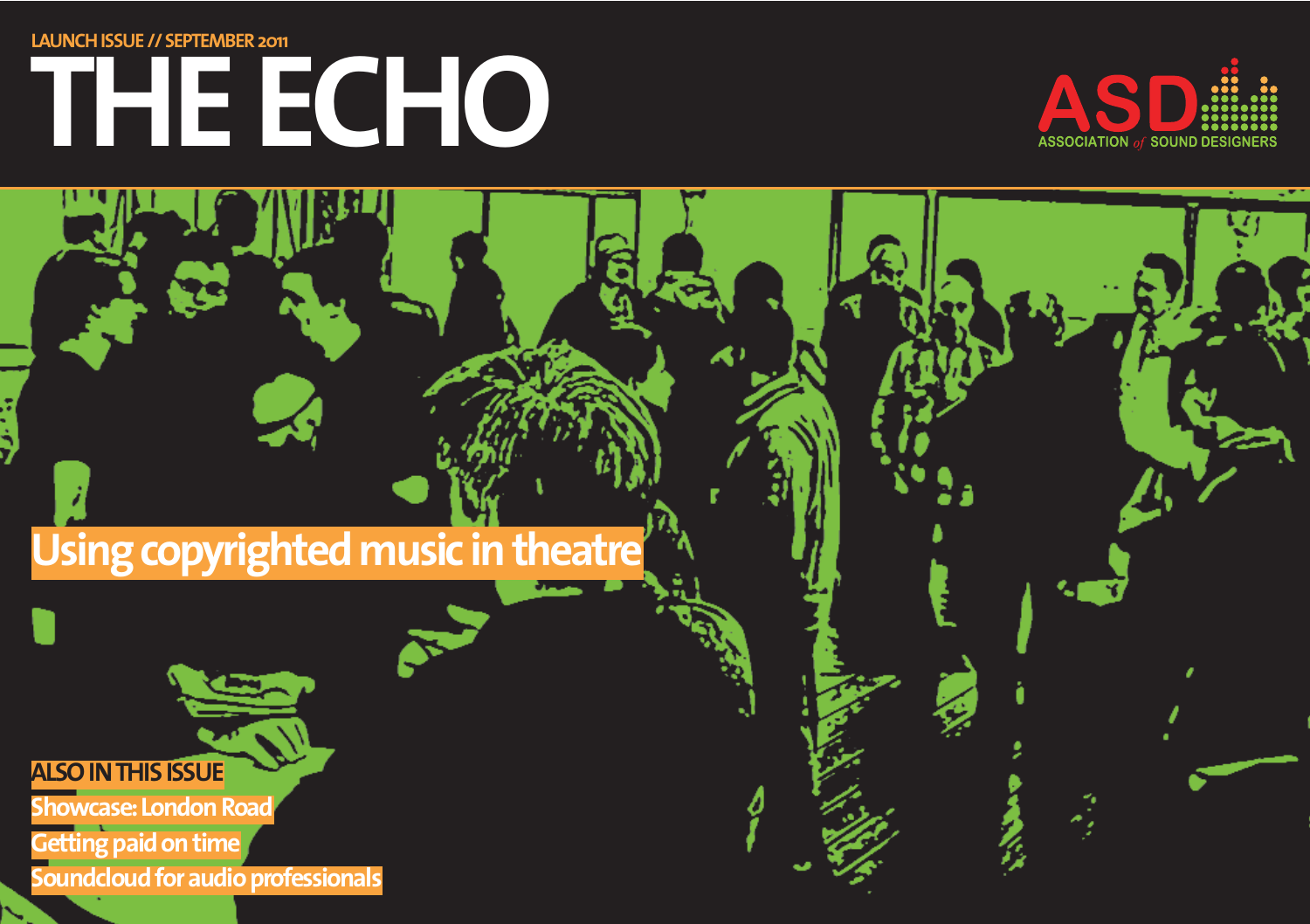## **Welcome to the ASD**

For a long time there has been a conspicuous lack of a professional body representing sound designers. It's been one of those things we've talked about whenever more than two or three of us happened to be in a room together. We have long envied our lighting colleagues for having their Association of Lighting Designers without being entirely sure what the ALD did. We knew at least that it brought lighting designers into a closer community than ours, and that it definitely involved Christmas drinks!

The Association of Sound Designers has many aims and aspirations, and these will surely develop and change over the coming years, but it is the creation of a sense of community that is at the heart of it. Full-time sound designers rarely encounter each other more than fleetingly, which in a competitive but unstructured and unpredictable industry like theatre, tends to drive sound designers apart rather than draw them together. There are also many who design sound more occasionally, often uncredited and without any support. We also work in an industry that sometimes seems

more concerned with equipment specifications than training us how to use that equipment in the pressure of a tech. So we've created the ASD as a community for sound designers: to provide support, advice and education to each other, and to the theatre industry as a whole.

The ASD is run by sound designers for sound designers. Inevitably this means that the business of running an association is rather new for us. We've been climbing some steep learning curves to create content management systems, websites, magazines, organisation-level accountancy, mass-emailing, and many other things we never thought we'd need to know about. So you'll see us developing how we do all of these things over the coming months as the organisation grows. But whilst we may be fairly new at running an association, we're experts in the business, art and technique of sound design. You can count on the advice given and knowledge shared. It's all based on our real world experience of both large and small productions, plays and musicals, mega-budget and there-is-no-budget shows.

During the formation of the ASD we talked a lot about who it should be for. In the end we decided to create a focused organisation that would cater to UK theatre sound designers initially, and look in the future to expanding our horizons to other forms of sound design and other shores. We wanted to create a place where sound designers could talk confidentially about contracts, fees, equipment and experiences, hence the creation of our private discussion forums. But we didn't want to exclude anyone from membership who could contribute to the community, and benefit from it. So we created membership categories for those who wouldn't necessarily call themselves sound designers, but who want to be part of the community.

As we've started forming our association we've encountered lots of new faces, and we're sure our faces are new to some of you. One of the main features of our website is our directory of sound designers, which is a place where our members can advertise themselves - what they do and what they've done. It's a great place for directors, producers and venues to find sound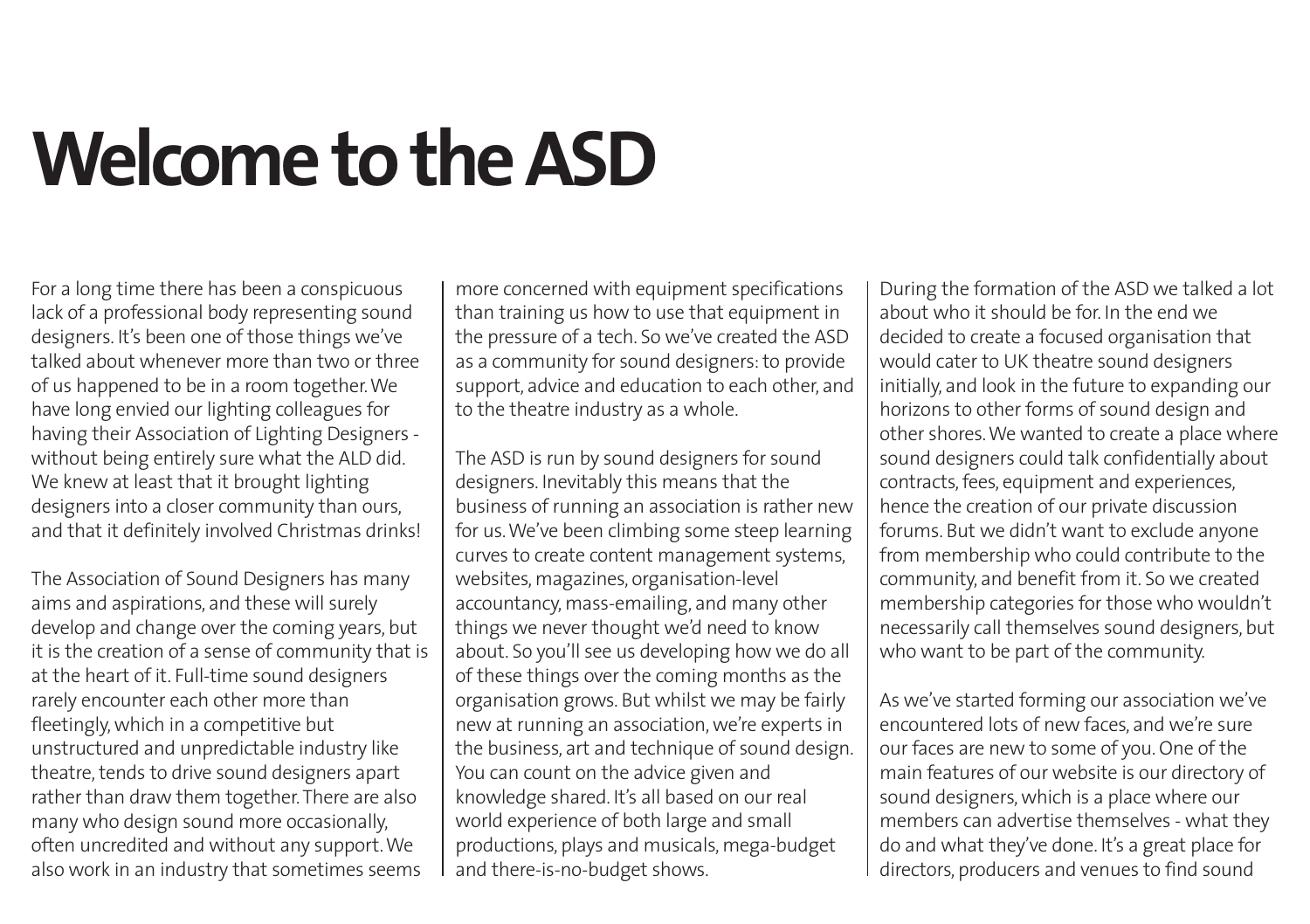designers, and a great place for all of us to find out a bit more about each other.

Finally I have to offer huge thanks to the many people who have helped us get here, but most particularly to the rest of the steering committee who have brought the association to this point over the last 18 months: Paul Arditti, Nela Brown, Steven Brown, Ian Dickinson, Carolyn Downing, Gregg Fisher, John Leonard, David McSeveney, Gareth Owen and Christopher Shutt.

Gareth Fry Chair, Association of Sound Designers



### **Join now at associationofsounddesigners.com**

**The Association of Sound Designers has five levels of membership:**

**PROFESSIONAL DESIGNER For anyone making a full or partial living from theatre sound design in the UK**

**PROFESSIONAL MEMBER For anyone working in the UK theatre sound design industry**

**CORPORATE MEMBER For any company working in the theatre sound industry**

**ASSOCIATE MEMBER For anyone interested in theatre sound design**

#### **STUDENT MEMBER**

**for all students aged 16 or over on a full time post-secondary course of study in the UK**

**Entrance criteria exist for each category. Please visit http://www.associationofsounddesigners.com for more details. Different benefits exists for each membership category, but the key benefits of the professional member categories include:**

- **Appearing in a public directory of sound designers**
- **Regular news updates relevant to the sound design community**
- **Private discussion forums to discuss sensitive topics**
- **Use of an ASD approved rider to append to their contracts**
- **Access to our private Wiki knowledge-base on sound design**
- **Training sessions organized by the Association of Sound Designers**
- **Printed magazine every 3 months**

#### **THIRD PARTY BENEFITS**

**We also have partnered with a few companies to provide additional benefits to our members • 100 free sounds from Soundsnap (worth \$99 USD)**

**Soundsnap.com is the home of 140,000 pro quality sounds from the sound designers of: Batman Begins, Million Dollar Baby, Ali, Happy Feet, Star Trek, The Addams Family, Tron, The Hunt for Red October and more.**

- **1 hour free consultancy and 15% discount on accountancy services from KBSP Chartered Accountants**
- **50% off membership from Stage Jobs Pro**





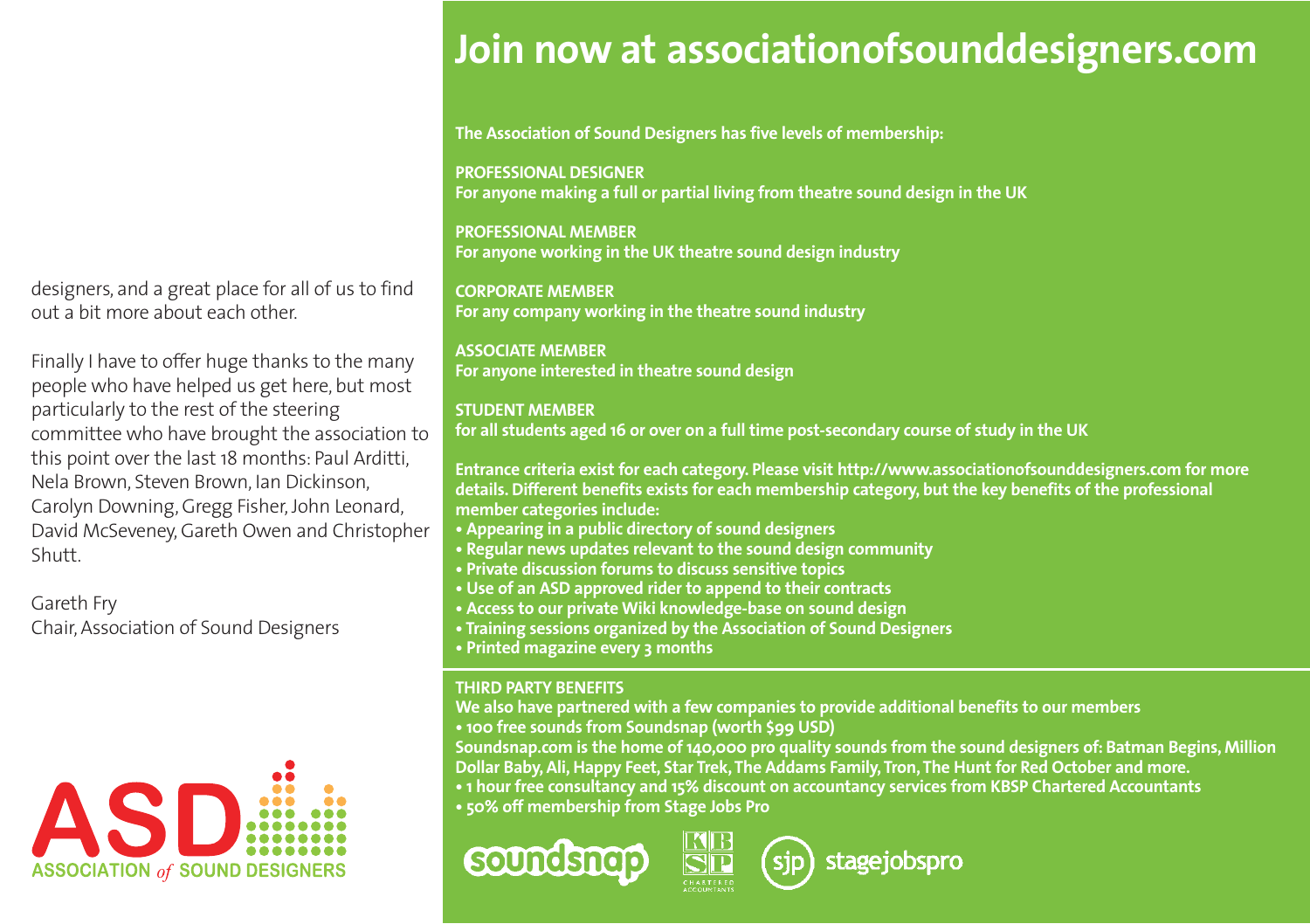

## **MEET THE ASD BOARD**

**Top to bottom: Gareth Fry, Paul Arditti, Steven Brwon, Gregg Fisher, Carolyn Downing**

#### **PAUL ARDITTI**

Like the other founder members of the shiny new ASD, I'm delighted, and slightly amazed, that this one little year has seen a wellintentioned but amorphous idea solidify into a proper, grown-up organisation that you might actually want to join. With a decent logo too. Who would have thought it?

It turns out that most sound designers are not solitary tech-geeks with unsophisticated dress sense, indifference to graphic design and a dislike of daylight. How do I know? Because they came in their hordes to the very first meeting of the ASD, and I saw them. They're sociable, articulate, passionate and - your correspondent obviously excepted - often charming. We've got the witnesses and pictures to prove it. This is more significant than it may at first appear. If we get it right, the ASD may soon benefit us all by touching us with its wand of professionalism and positivity. So I urge you to join us, and to contribute to this magazine and the repository of useful stuff on our website. There's never been a better time to prove to the rest of the business that we're talented, well-rounded individuals with the maturity to support each other, rather than merely to compete. Three cheers (with a bit of reverb in the surrounds) for the ASD!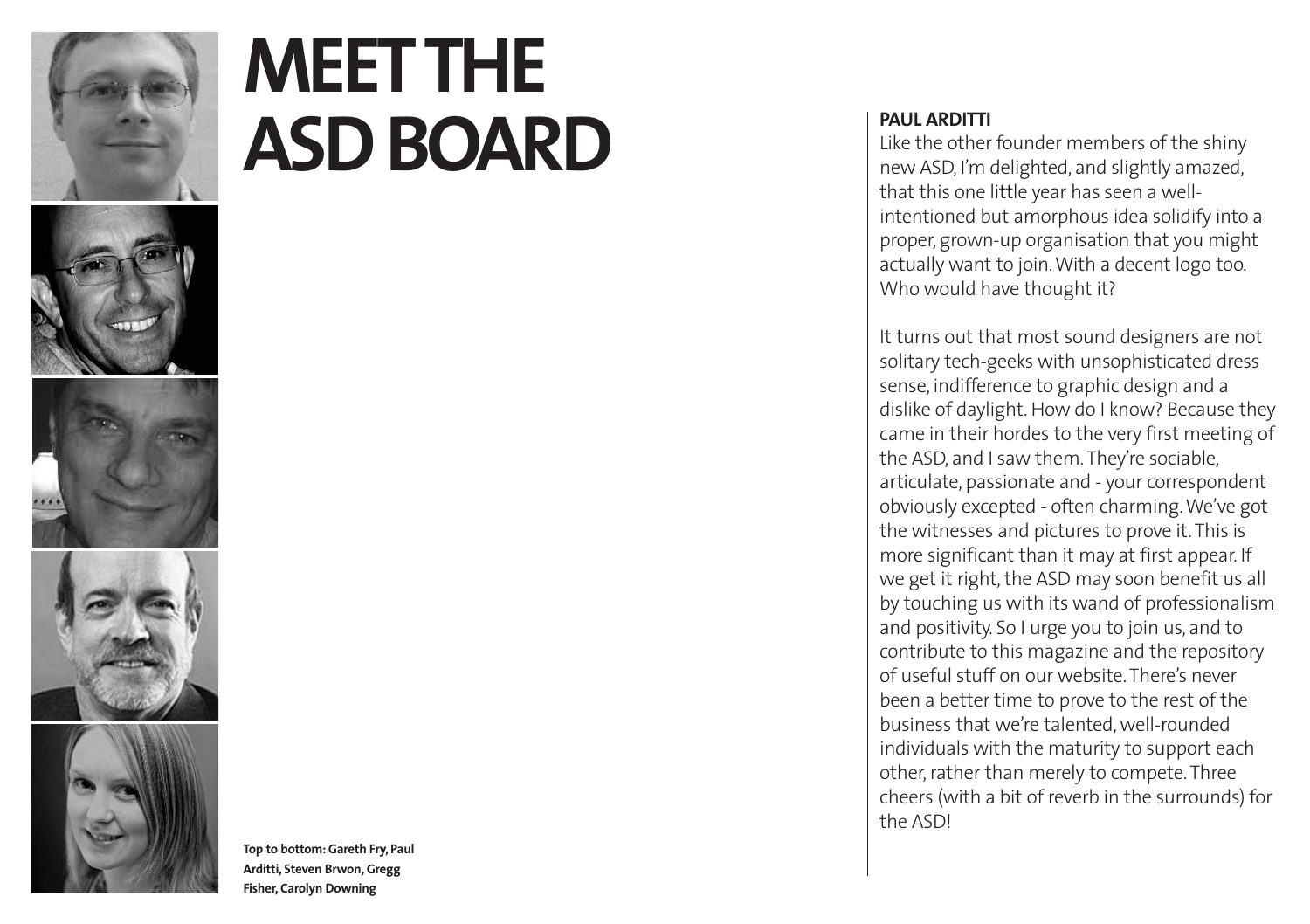#### **STEVEN BROWN**

I clearly remember first discussing the need for an Association of Sound Designers way back in the early nineties when I was working at the National Theatre and now, at last, we're there. It's been quite a journey getting to this point, after the discussion was re-ignited again by Gregg Fisher nearly two years ago, but a solid foundation has now been put in place which can only benefit all of us who earn a living as theatre sound practitioners.

I'm passionate about ensuring that those in our profession, who aren't based in London or any of the other main theatre hubs in the UK, are properly recognised and represented within the association. This association offers the sound design community as a whole a wonderful chance to unify, share thoughts, ideas, problems and solutions and I feel that it's important that those working in regional theatre are given a strong voice and are fully represented in the decision making process.

These really are exciting times for our profession and I feel very honoured to have been elected to the inaugural board of the Association of Sound Designers.

Here's to the future!

#### **GREGG FISHER**

As we know, the formation of an Association specifically for Sound Designers has been the subject of discussion for many years.The newly launched Association of Sound Designers builds on the efforts of the members of the ASD Steering Committee and, importantly, all the pioneers in this profession who have ever dreamed of a sound designers'association (and you know who you are), to whom we are deeply indebted. We are committed to having the ASD be a participatory organisation, driven by the needs of the professional membership in all of its diversity. In my experience, sound designers have always been keen to help each other unreservedly, with great heart.We want the ASD to be your 'default' professional community a home base to offer ideas, consult, learn, teach and socialise – a place where we can be open and supportive to each other (and those training for or entering the profession) whilst also enhancing the profile of the profession within the larger industry.

For me, this evolutionary step marks a 'coming of age'for a profession that heretofore has had no singular voice working on behalf of all of its members. It marks, for ourselves and those looking in from the industry, a shift from sound design as 'discipline'to sound design as 'profession'. It marks a mature understanding that by joining and working together, we can be more supportive, more creative, and have more influence on issues that affect our work and our personal lives. Join us!

#### **CAROLYN DOWNING**

Well here we are, down in black and white, the ASD. I'm so excited to be part of the launch of our spanking new association, so proud of everyone's hard work over the past two years to get us to where we are now. I personally am looking forward to the many discussions of various topics that will no doubt be jostled about between the wide variety of members, where we can enjoy the fantastic patchwork of different interests and experiences, culminating in a shared growth and wider view on our beloved industry.

I have a personal interest in self education, the opportunity to be open about the holes in ones knowledge, with the awareness that these holes can be filled with the help and vast experience of a whole host of different personalities. I am also very passionate about the education of newcomers to our field, discovering and championing new ways in which to keep this fresh and inspiring, passing on my own knowledge as well inspiring my own practice with the enthusiasm of those new young things on the block. I'd also like to find a way to use our association to offer any necessary support to other female members and to encourage more ladies to become part of the fold.

So, here's to all who share a passion for all things aural and I look forward to sharing this wonderful place called the ASD with you all.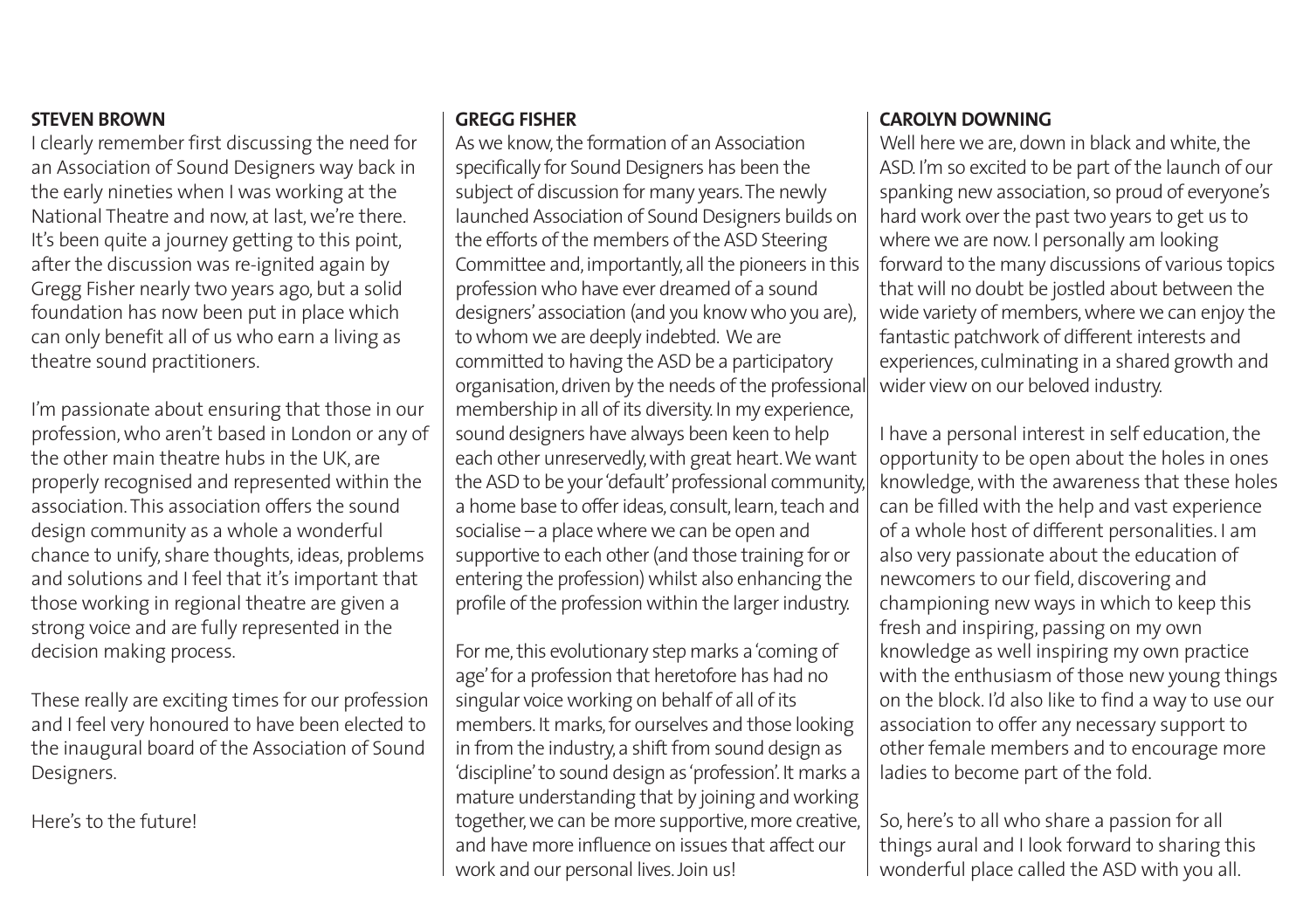## **Showcase:London Road**

POLICE LIN

## **POLICE LINE**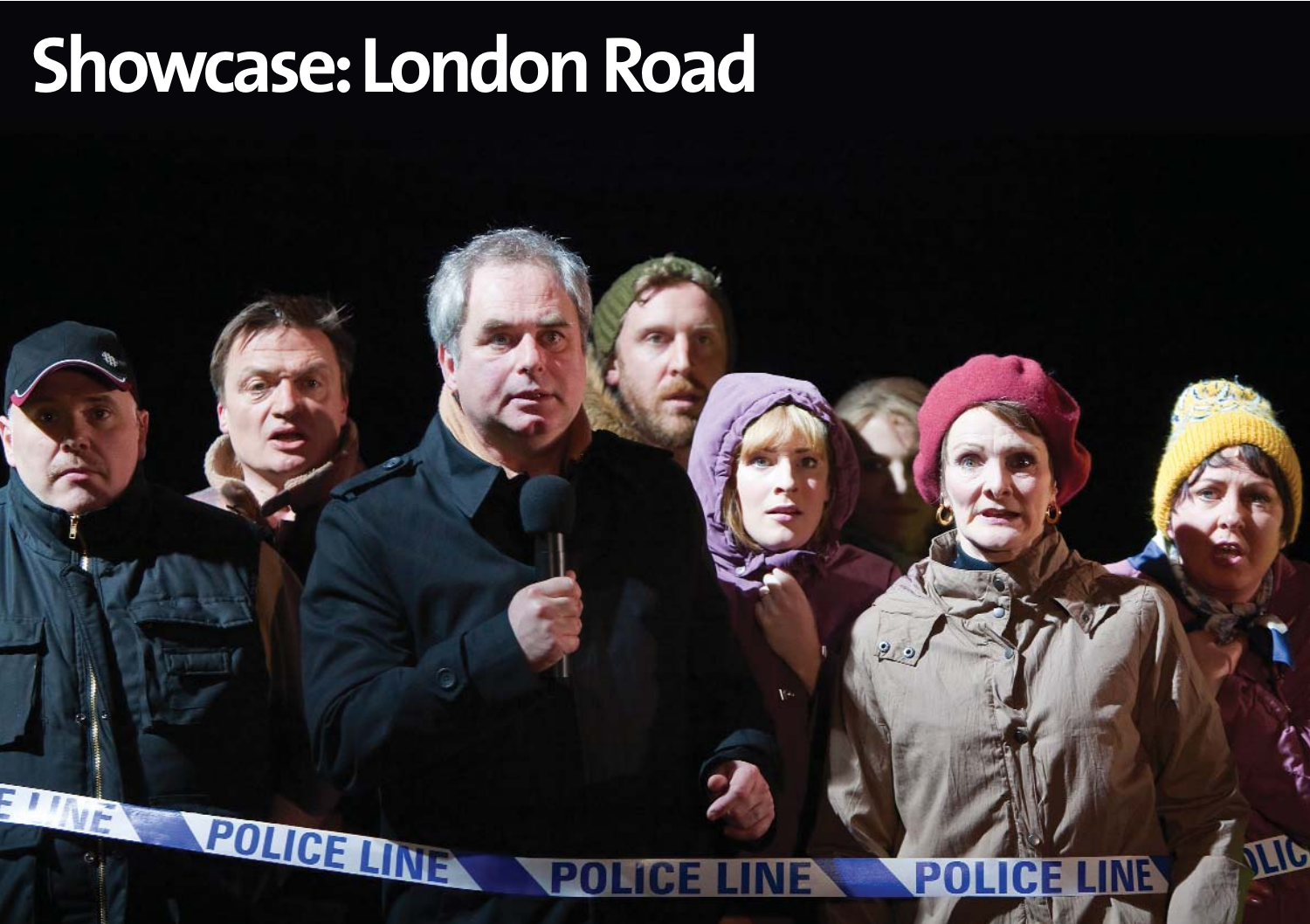**London Road Cottesloe, National Theatre. Opened 14th April 2011 Sound Design by Paul Arditti Composed by Adam Cork Book & Lyrics by Alexy Blythe Directed by Rufus Norris**

**Associate sound designer/PSE: Mathew Smethhurst Evans No.1: Wayne Harris for the initial run, then Bique Haddelsey for the extension No.2: Becky Stockting MD: David Shrubsole**

*"the most genuinely interesting and innovative new musical I've seen for ages... At last we have a really worthwhile, home-grown, experimental piece of musical theatre at the National. Let's hope London Road starts a trend.* **Michael Coveney, What's On Stage**

London Road makes for a particularly interesting first show case for The Echo because it involves a collaboration between this year's Olivier Award winner for Best Sound Design, Adam Cork, and previous two-time Olivier Award winner, Paul Arditti. It is also interesting due to its innovative form. Alecky Blythe is an exponent of verbatim theatre. Her theatre company, Recorded Delivery, has created six previous shows using this technique since 2003. Each show has involved interviewing people on location: their front room, on a street corner, etc, and recording those interviews with a dictaphone. These interviews then form part of the writing process for Alecky – who edits and structures them into a dramatic work. In previous shows the performers would each wear headphones which played back the interviews and would then mimic the recording as closely as possible, including the hesitations, coughs and stutters. The desire is for a performance that captures the energy of the interviewee as closely as possible, warts and all, because those warts often carry a sense of identity, character and truthfulness-to-life that is often missing from written dialogue.

When rehearsals of London Road began, whispers began to filter along the grapevine that it was some sort of verbatim musical, which raised more than a few eyebrows. And rather than developing from a long-standing collaboration the show had been penned by two people who hadn't worked together previously. Furthermore the subject matter seemed to be about the real-life serial murders of five prostitutes in the London Road area of Ipswich in 2006. Clearly London Road was a risky proposition for the National Theatre and its creative team, not only covering recent controversial events but doing so with an untried form from a writer and lyricist who had never worked together previously! The production opened with many eyes upon it to see if it would come a cropper. Fortunately it was a resounding success and is just nearing the end of an extended run in the Cottesloe space of the National Theatre.

Rather than focussing on the murders themselves, London Road looks more closely at the impact of the crimes on the community itself. Alecky's first set of interviews was conducted just after the murders took place, amidst a sea of crime scene tape and journalists, whereas her final set of recordings took place during the trial of Steve Wright.The community had taken a very proactive approach to the blight upon their street and had banded together, hung lots of hanging baskets around the street and formed an association that organised social nights, quizzes, raffles and, as starts the show, a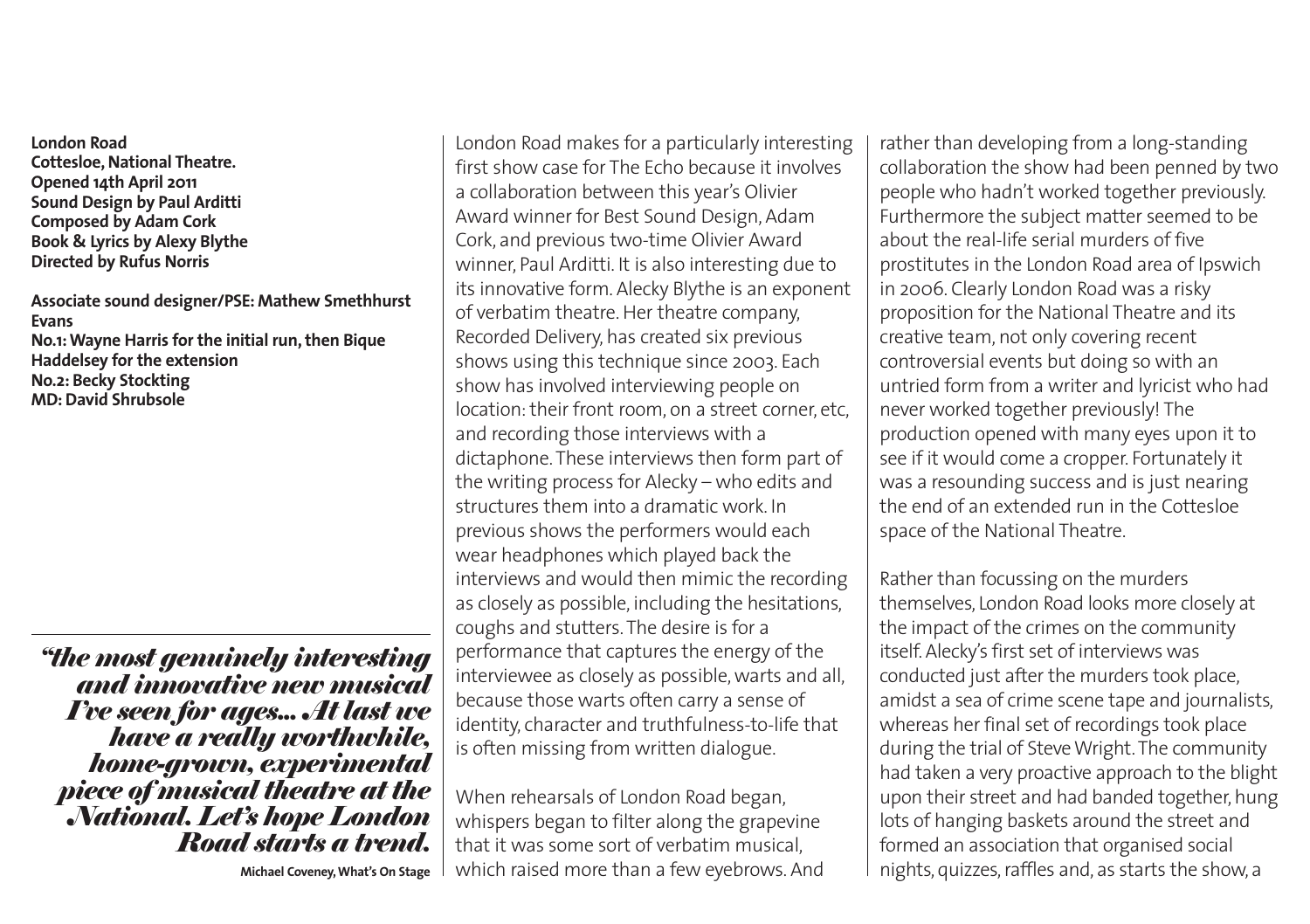

London Road in Bloom competition.

The show starts (and ends) with playback of one of Alecky's interviews with the residents, and segués into a performer singing the same text, which reminds us, the audience, that everything we hear is exactly what was said, and said by real people.

Paul Arditti explained that the recordings featured heavily through the rehearsal process using 20 channels of in-ear monitors so that the actors could hear the recordings. Rehearsals were split into 'audio' sessions, using the recordings to hone the actor's delivery of the text, and music sessions in which the recordings weren't directly used but frequently referred to. Alecky was in rehearsals full-time and as the accents and inflections are so crucial she would update the script by editing the recordings on her laptop in Adobe Audition. CD's were burnt on a daily basis for the actors to take away and learn.

Adam's music has been written in response to the recordings, musically replicating some of the complex rhythmic patterns that can emerge from the cadence and hesitations that occur in everyday speech."Begonias and... Petunias and... um, Impatience 'n' things" being the closest to what one would describe as the hook in one of the early songs. It was a huge task for Adam to

transcribe the recorded interviews, and then to find melodies within certain sections of text. Adam has described the process as finding the music from listening really closely to how people say things.

Adam:"The listener hears something very familiar at the outset – 'normal speech'. However there's a musical accompaniment which follows every twist and turn of the melodic line through all its (musically) anarchic movements, and when complex sections are reprised later in a number, the effect becomes decidedly musical."

There was a great concern all round that using music might seem to trivialise the events and people that the show documents. Rufus Norris, the director, was very keen to keep the transitions between the spoken and the sung words as imperceptible as possible. At the start of London Road you're not aware that it is a musical, with a seamless transition between underscored spoken dialogue and musical numbers.

Paul:"I was very keen to keep the amplification as natural as possible at all times.The radio mic amplification maintains a consistent margin of volume over the music, whenever it creeps in, so you're not too aware of it. Adam has brilliantly avoided obvious musical introductions and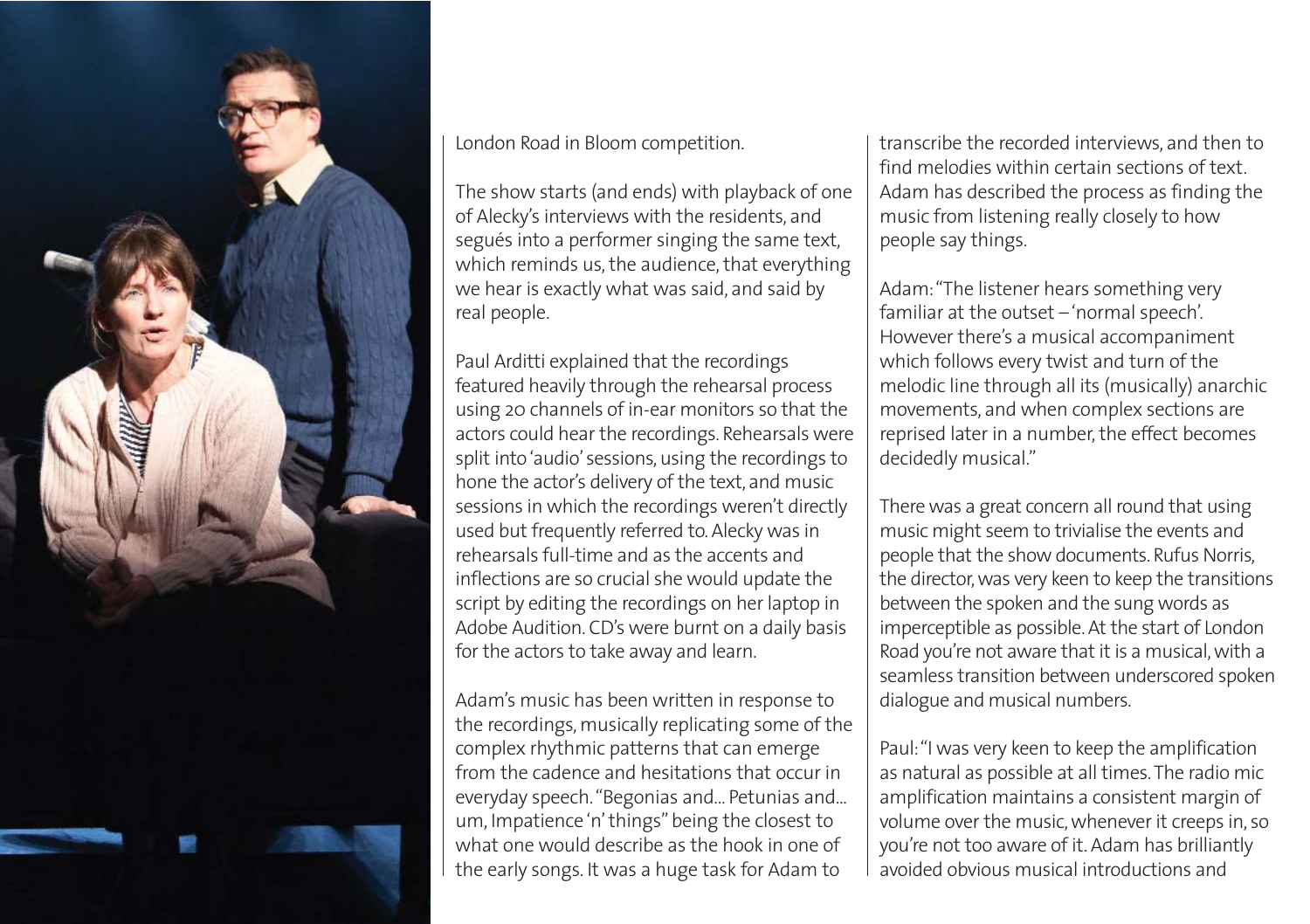buttons on the end of numbers.The dialogue and the lyrics are essentially the same material, and the music washes in and around the words"

Act One feels seamless with songs and underscoring seguéing continuously throughout, whereas Act Two has longer dialogue-based scenes intervening between songs:

Adam:"The difficulty when tackling a serious subject using music is that music has always had a lot to do with the experience of pleasure, even if it carries serious thought or argument or character detail. Music also feels ritualistic in its inevitable repetitions, and balancing the moments of thought/music/ritual against moments of thought and character as naked speech was the right decision for the second half."

To make the creative team's challenge even greater, the staging is in thrust with the audience on three sides, and on three levels. The Cottesloe has no proscenium to speak of so the performers perform up to the feet of the audience in the first row. The band - two keyboards, an electronic drum kit, electric guitar, acoustic guitar, bass guitar, and three reeds - all sit on a platform upstage separated from the playing space by the scenery which provides enough acoustic separation for Paul to have almost 100% control over the band levels. Adam worked hard to keep loud acoustic instruments to a minimum in his arrangements. Paul added to the existing Cottesloe sound system three centre clusters of six d&b T10s in the auditorium, to serve each of the three main audience sections.

Paul:"It was vital to have even coverage, so using compact line arrays with a wide enough horizontal dispersion to cover the seats, even with the very short throw distances, and very precise vertical coverage, enabled me to get audio to the audience without it splashing back into the mics. There are quite a lot of sneaky sidefills and delays to fill in the gaps where coverage drops."

For a show that is rooted in location recordings from the Ipswich area, there is very little naturalistic atmos used throughout the piece. Adam and Alecky initially encouraged Paul to

*"groundbreaking… the whole concept might sound deeply dodgy, but somehow it works, combining humour and compassion with what Wordsworth called 'the still sad music of humanity'"*

add atmospheres to enhance scenes and locations. With many scenes in different locations, cross-fading and cross-cutting with each other, Paul felt that the atmos was unhelpful and so the acoustic (and physical) scenery was kept to a minimum. He was also keen to leave a "clean acoustic palate for Adam's music to flavour"!

Adam:"One of the many great things about working with Paul is that he effortlessly makes the band and voices sound perfect. Paul augmented this with some wonderful atmospheric sound design, sometimes juxtaposed with the songs and sometimes within the scenes."

Paul was equally complimentary about Adam, so clearly a successful first collaboration together:

Paul:"I think Adam is staggeringly talented, and I wanted my contribution to be worthy of him. And from the first time I heard Adam's (irritatingly well-sung and smoothly produced) music demos, I knew that I had hitherto only seen the tip of Adam's musical talent."

Paul Arditti has a long-standing collaboration with director Rufus Norris, almost always involving significant musical content, and usually with radio mics and live instruments.

**Charles Spencer, Daily Telegraph**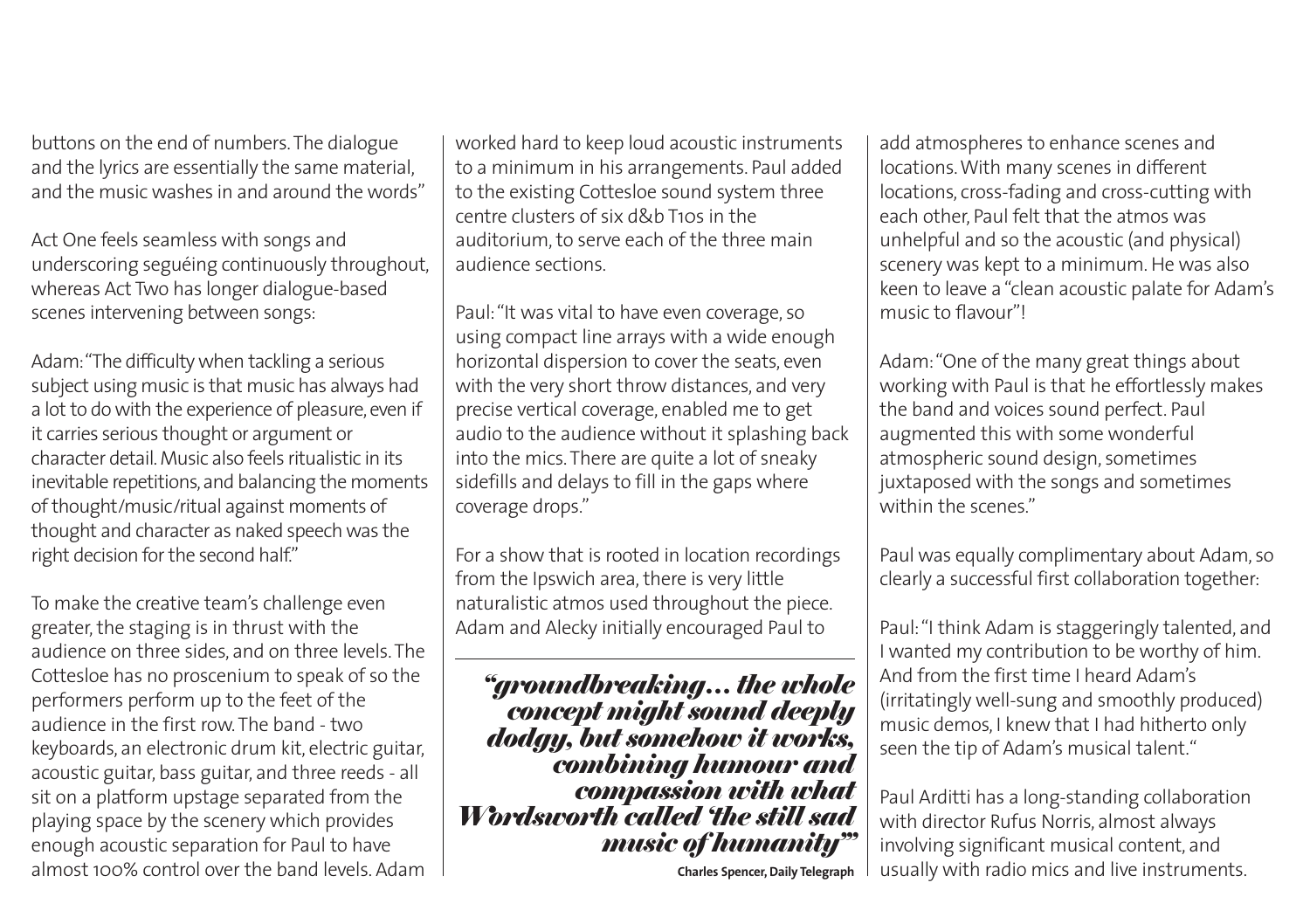

Before the London Road set was designed, Paul and Rufus discussed the location of the band, and the format of the auditorium, and what those things would mean for the sound system. Paul explained that Rufus is very savvy, and knows how important it is to get certain physical things right at the beginning, so that the sound designer has a fighting chance later on of getting the sound to work as it should.

Paul:"Rufus trusts me to get on with things. He doesn't micro-manage, or give me reams of notes concerning missed pickups or overloud drums. He knows that I'll already have the same notes. It's a great relationship, and gives us both space to work together on the things that need improving and changing in the show."

With such a new form, the first preview of London Road was always going to be an exciting one, and many eyes were upon it to see how the audience would react to what appears on paper to be such a bizarre proposition.

Paul:"The first preview of London Road was probably the most astounding first preview I have ever witnessed. All of the creative team believed in the show, but we genuinely had no idea whether it would work with an audience. It was all so untried. From the first few notes it was obvious that the audience loved it, and the

show's popularity was assured from then on."

"On the other hand, the vocal mix, band balance, and sound effects operation were very much work in progress. The first preview was very quiet, band-wise, because we were most concerned about vocal comprehensibility. There was little or no reverb on the voices, because I was keen that they sounded unamplified. As we progressed through the previews, we carried out the combination of rebalancing, technical faultfinding, reworking, adding, subtracting and learning that is the process in any new musical."

Adam:"The first preview was extraordinary. I often find the first preview to be a more exciting show than any other, because the cast and band and everyone else working on the show is experiencing car-crash adrenaline and they're all knackered after the tech.The first preview had a great quality of vulnerability as well, because the material was still finding its feet.We seemed to lose that around preview three when the show really clicked into place and vulnerability was usurped by a mastery of the material which was almost too dominating, given the subject matter. By press we had settled into a happy balance between both - the cast and band's knowledge of the score and familiarity with performing the show was such that they could allow it to be both vulnerable and controlled."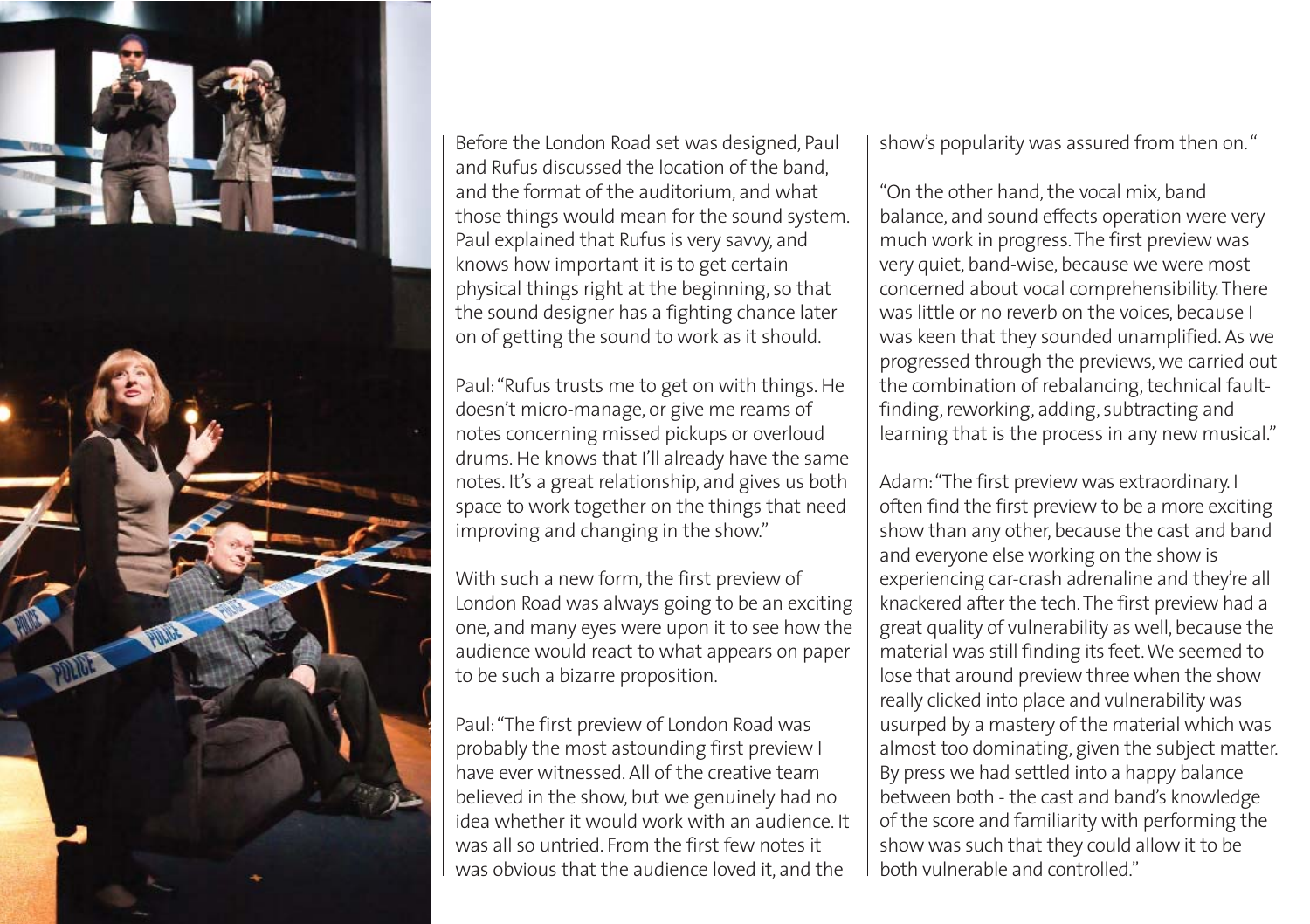



# **All images: Helen Warner**

#### **SPEECH TO SONG**

**Diana Deutsch, an American psychologist has spent a lot of time studying the oftenblurred boundary between music and spoken language.**

**Her audio demonstration "Suddenly behaves so strangely" has become a classic example of the phenomena where the repetition of text can make it musical.**

**For more on this, visit: http://philomel.com/ asa156th/deutsch.html**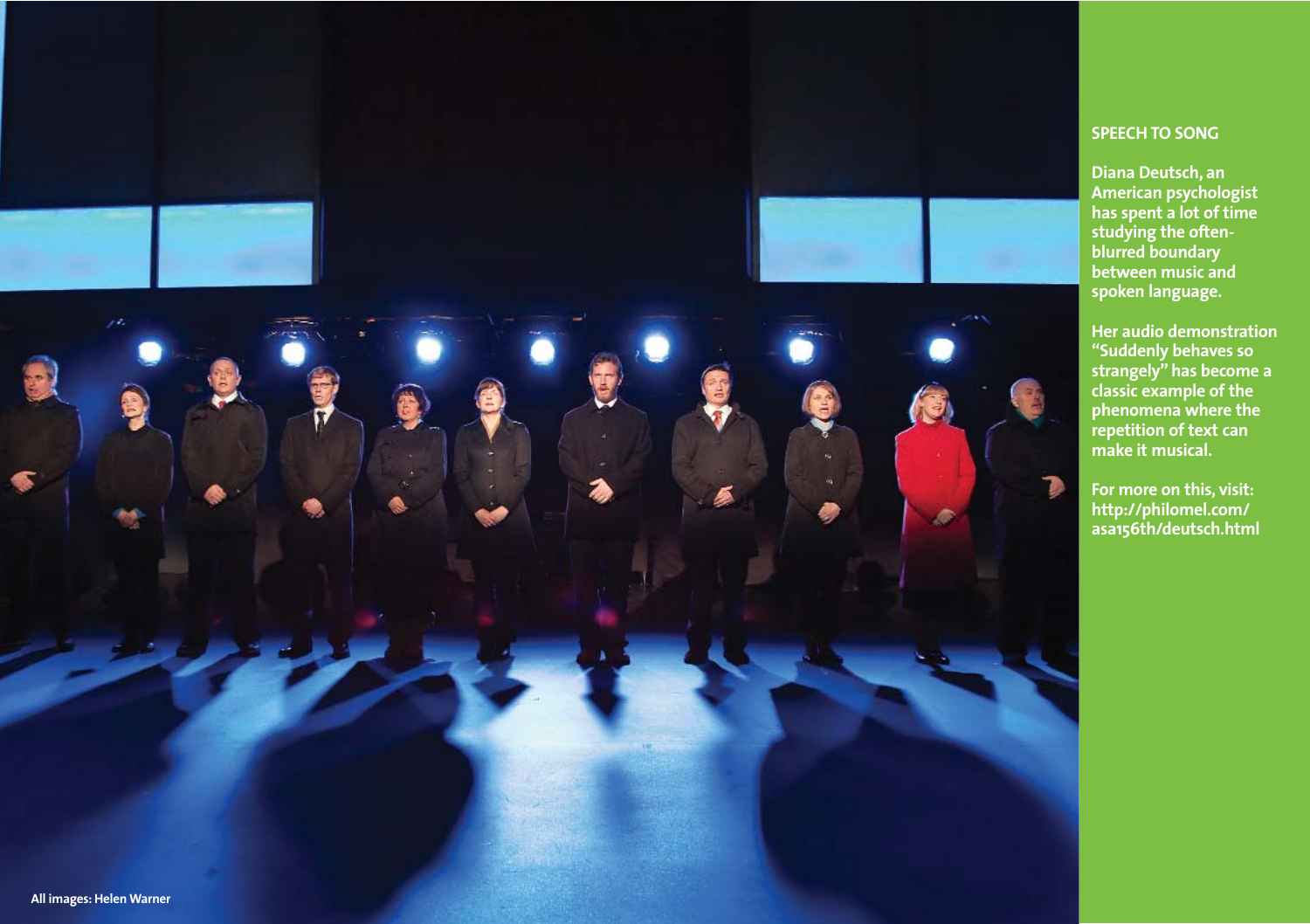## **Using copyrighted music in theatre in the UK**

**There are 2 bodies dealing with clearance of copyright for music in the UK: PRS for Music and PPL.**

**PRS for Music collect royalties for the people who published the music of the song. This is usually the song's composers, their estate or their publishers, not the performers. PPL collects royalties for the owner of the recording of a song. This is usually the performers of the music, or their estate or record company. If you are performing a song live, or quoting the lyrics of a song, you need to obtain permission from PRS. If you are playing someone else's recording of a song, you need to obtain permission from PRS and PPL.**

**This article was fact checked by PRS For Music and by PPL, August 2011** 

#### **PRS for Music**

PRS for Music have a Tariff T for Theatre usage. All fees below are ex VAT. A theatre can obtain licenses that cover the following:

An annual OEX Music license covering Overture, entr'acte and exit music (Pre- and Post-show music) but does not cover the use of music in the foyer and bar. This license costs between £123.20 and £739.16 depending on the size and type of the theatre. A weekly license covering Incidental (underscoring) or curtain music. This license costs between £7.84 and £30.89.

These first two licenses are for venues rather than for a production, and most established venues have these licenses in place. Licenses can be obtained for temporary venues. Typically a PRS Form is filled out for each production, that details what musical pieces are played, for how long and what category they fall into. This is so that PRS can determine how much to charge

you, and how much money to give to which artists. Example forms can be found in the ASD website. The PRS form is typically filled out by the show's producer, though sometimes the venue will do this given sufficient information.

There exists a third category called Interpolated music. This refers to any music that can be heard by or are performed by the characters of the production, or that the characters reference. This is the trickiest category to obtain permission for as PRS is not able to grant permission for all music tracks. Some artists have stipulated that their musical works cannot be used in film, TV, theatre, either at all, or with certain conditions, i.e. they don't want their music to be used to endorse a product or be used in a way that they don't like, for example to be used in a scene with drug abuse. If you wish to use music by The Beatles, Jimi Hendrix, Michael Jackson, Phil Spector, Bob Dylan, Richard Rogers or anything Disney related you should

talk to the PRS as soon as possible.

The idea is that you should contact PRS for Music at least 28 days before the first performance with a list of interpolated music and details of the production. A Dramatic Rights Clearance Application can be obtained by contacting PRS's Concert Sales department on 0845 300 60 33. PRS then contact the license holder – the Publisher - who might be the composer, their estate or their record company to seek permission to license the music for use in the production. Some license holders won't mind and permission will be granted for use of the music through PRS at the rates below. Or PRS will contact you you and inform you that you need to arrange permission directly from the music publisher. This can be an arduous process. The publisher may want more information including script extracts and context of how their music is being used. They are free to set whatever price they like. Some publishing companies are very interested in film and TV usage as this gets large financial returns for them. Consequently they may try and apply those extremely high rates to your theatre production. Or they may have no interest in theatre, knowing that there's not a high return to be seen so they may not even reply - in this instance one can claim that you have used "best endeavors" to contact the rights holder. For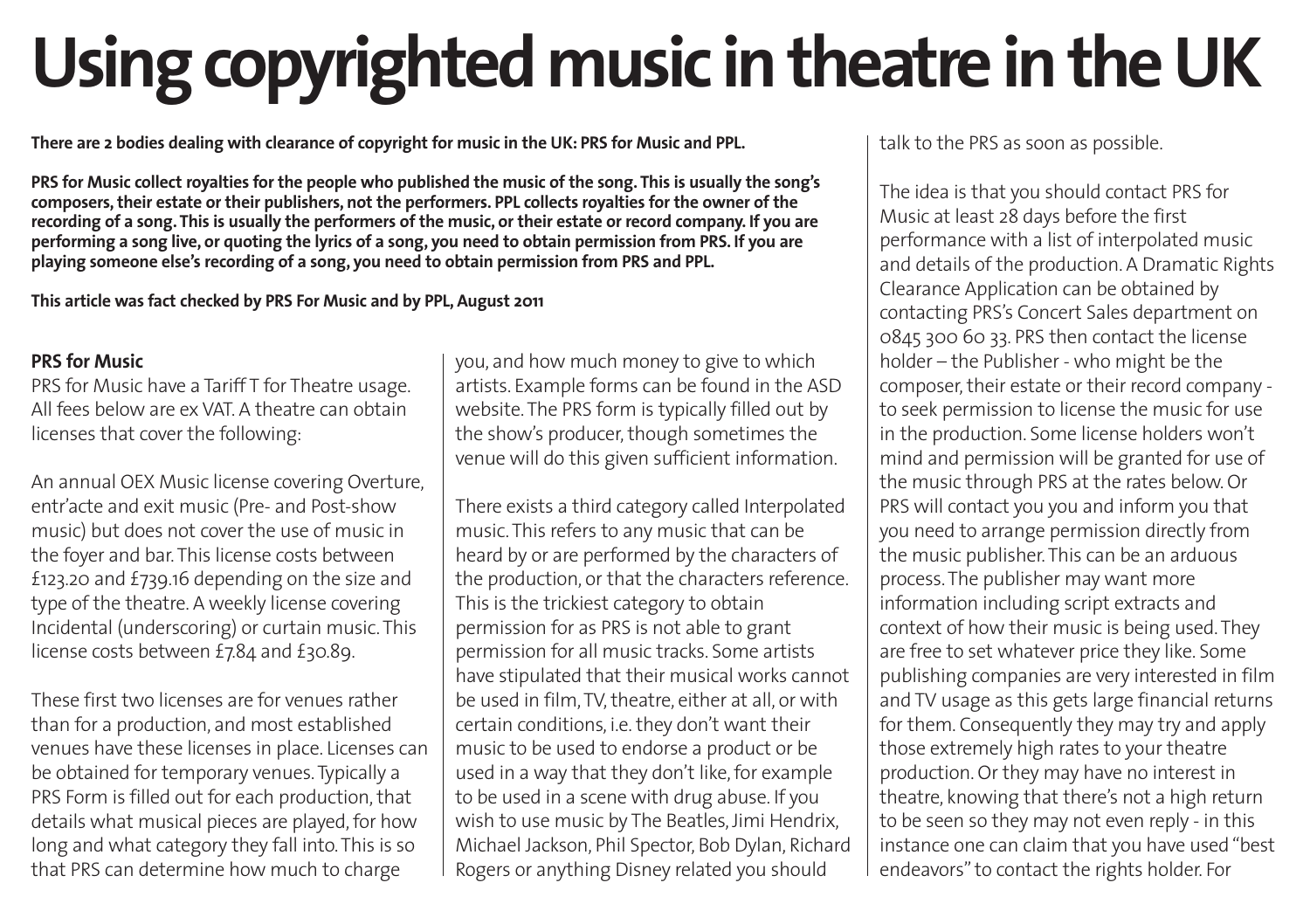these reasons it is best to try and obtain clearance for interpolated music as far in advance as possible, particularly if a track is particularly integral to a performance.

Of course it is often the reality that no-one knows exactly what music is going to be used and how long it is going to be played for until a few days or even hours before the first performance. It is a copyright infringement to perform, or play a performance of a musical work without clearance, but one that out of necessity a lot of theatres infringe on a regular basis. A higher rate is therefore charged for all these licenses by PRS if they are applied for after performances have started, and there is always the risk that the copyright owner may take legal action. The best strategy to remain within the law is to seek permission in advance for a number of tracks that you might use and then only pay for the one that you do use. The rates for interpolated music licensed through PRS For Music are varied. For productions where more than 30% of the running time has interpolated music controlled by PRS For Music, the rate varies from 1% to 9% of net box office receipts. For productions where less than 30% of the running time has interpolated music controlled by PRS, the cost per performance is shown in Fig.1. This is the standard royalty for a West End

theatre with less than 1001 seats. These rates are increased or decreased for different size and theatre types. For example a non-West End theatre with less than 1001 seats will have the rates decreased by 12%.

PRS for Music does not control the rights for ballets, opera, panto or musicals whose music has been specially written for them if you are performing that ballet, etc. But if you use the music from a ballet, opera, panto or musical in another performance you need to obtain a license from PRS.

**FIG. 1: PRS COST PER PERFORMANCE**

| <b>Duration</b>     | <b>Standard rate</b> | <b>Higher rate</b> |
|---------------------|----------------------|--------------------|
| 0-2 minutes         | £1.245               | £1.868             |
| 2-4 minutes         | £2.470               | £3.705             |
| 4-8 minutes         | £4.925               | £7.388             |
| 8-12 minutes        | £9.855               | £14.783            |
| 12-16 minutes       | £14.795              | £22.193            |
| 16-20 minutes       | £19.715              | £29.573            |
| 20-24 minutes       | £27.855              | £41.783            |
| 24-28 minutes       | £36.135              | £54.203            |
| 28-32 minutes       | £44.355              | £66.533            |
| 32-36 minutes       | £52.535              | £78.803            |
| 36-40 minutes       | £62.425              | £93.638            |
| 40-44 minutes       | £72.270              | £108.405           |
| 44-48 minutes       | £85.420              | £128.130           |
| 48-52 minutes       | £98.550              | £147.825           |
| 52-56 minutes       | £111.675             | £167.513           |
| 56 minutes and over | £124.850             | £187.275           |

#### **PPL**

A theatre can obtain a flat fee license ("PPLPP031 Background Music Tariff - Theatres") of £104.06 plus VAT per year to cover foyer, pre-show, postshow and interval background music. This license is typically obtained by the venue rather than the theatre company.

There is a second tariff ("PPLPP032 Theatrical Productions Tariff") for music used in a performance. The fees apply per performance, based on total amount of time played ex VAT (shown in Fig.2):This license is more likely to be obtained by the theatre company than the venue, though some venues will obtain this if given the required information PPL have a separate tariff for "PPLPP030 Amateur Theatrical Productions" that covers both pre-show, post-show, interval and music used in a performance for £52.55 plus VAT per year.

#### **FIG. 2: PPL COST PER PERFORMANCE**

|                                           | <b>Duration</b>   | Rate   |
|-------------------------------------------|-------------------|--------|
|                                           | $0 - 2.5$ minutes | £2.30  |
|                                           | $2.5 - 5$ minutes | £3.29  |
|                                           | $5 - 10$ minutes  | £6.58  |
|                                           | 10 - 15 minutes   | £9.87  |
|                                           | 15-20 minutes     | £13.16 |
| every extra 5 minutes an additional £3.29 |                   |        |
|                                           |                   |        |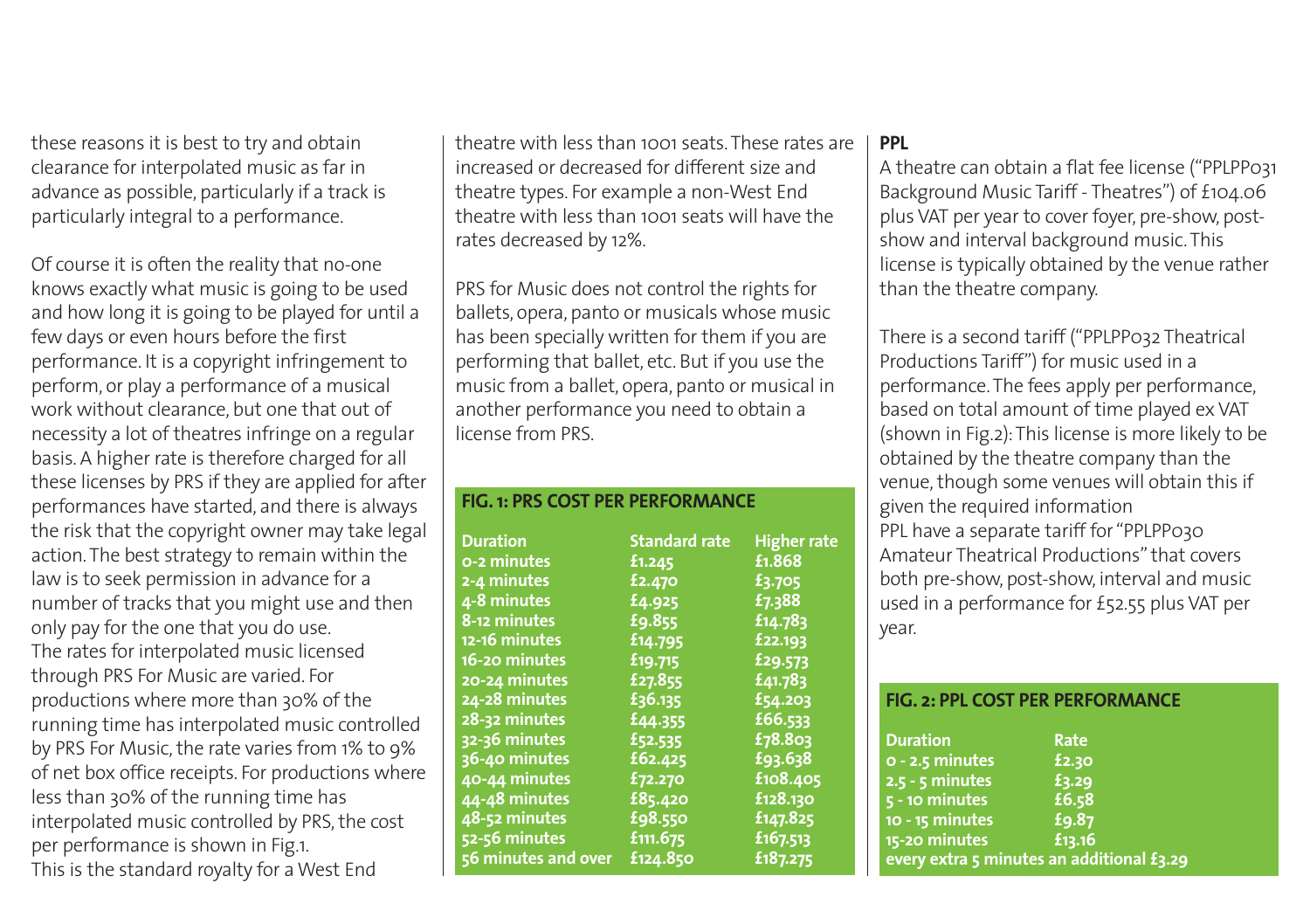#### **Finding out who owns the copyrights**

This information is usually provided on a CD inlay cover. Typically this might look like this: © Universal Music © Sony UK.

This indicates that Universal Music is the Publisher of the music, for the purposes of PRS for Music; and that Sony UK holds the rights to the recording of the song, for the purposes of PPL. Be aware that if you have bought a CD abroad it may show the details specific to that country - one company may hold or administer the rights for a certain song in the UK, but a completely different company might hold the rights for the same song in a different country.

Music downloaded over the internet very rarely contains information about who holds the copyrights. Finding this information is usually easy enough via Amazon.co.uk, Google,Wiki, etc. but again be careful that you get the information specific to your country.

If you (or PRS/PPL) are unable to identify or locate the copyright holders after a diligent search, you can classify the piece as an "orphan work". Using any work without having traced the copyright owner still means that at a future date the copyright owner can take legal action for the unauthorized use of their work. Highprofile and long-running shows are more at risk for using orphan works because it is more likely that the copyright holder will become aware that their work has been used. In the majority of cases there is little way for them to become aware that their work has been used though. The risks of exposure to legal action are reduced if you have made an extensive search and have documentary evidence of that search (dates of the searches, names of the resources used, the search terms employed, and any announcements made for example on a website on in a trade publication). In the case of an orphan work a statement can be made to PRS and PLL declaring "work still in copyright, rightholder could not be traced" and no payment is made. Clause 43 of the Digital Britain bill was recently rejected. This would have provided a central repository into which people would have paid to use orphan-works, such that the rightsholders could collect from it in the future.

Some places to track rights-holders for more obscure titles: The European Digital Library -

http://search.theeuropeanlibrary.org/portal/en/ index.html

- 
- WATCH-

http://tyler.hrc.utexas.edu// The Guide to Musical Theatre (database of

- Grand Rights holders) -
- http://guidetomusicaltheatre.com/

#### **Length of copyright and works in the public domain**

The length that a musical work remains under copyright in the UK is until 70 years after the death of the last surviving creator. This was changed from 50 years in April 2009. If the music originates from outside the EU the copyright lasts for as long as the music us protected by copyright in its country of origin, provided that that does not exceed 70 years. After that time the work falls into the Public Domain which simply means that it is not covered by any intellectual property rights, and hence it can be freely used, copied, sampled, translated, re-arranged or adapted in any way without permission. The duration before a work falls into the public domain varies from country to country.

This is a good resource dealing with using US published work in the UK: http://www.publicdomaintreasurehunter.com/ 2010/07/25/republishing-u-s-public-domainworks-in-the-u-k/

#### **Editing, sampling, remixing**

There is a common myth that it is OK to sample a performance or recording so long as it is under 8 seconds, or 2 seconds. In fact anything that is recognizable as being part of a copyrighted work needs clearance, even if it is just a drum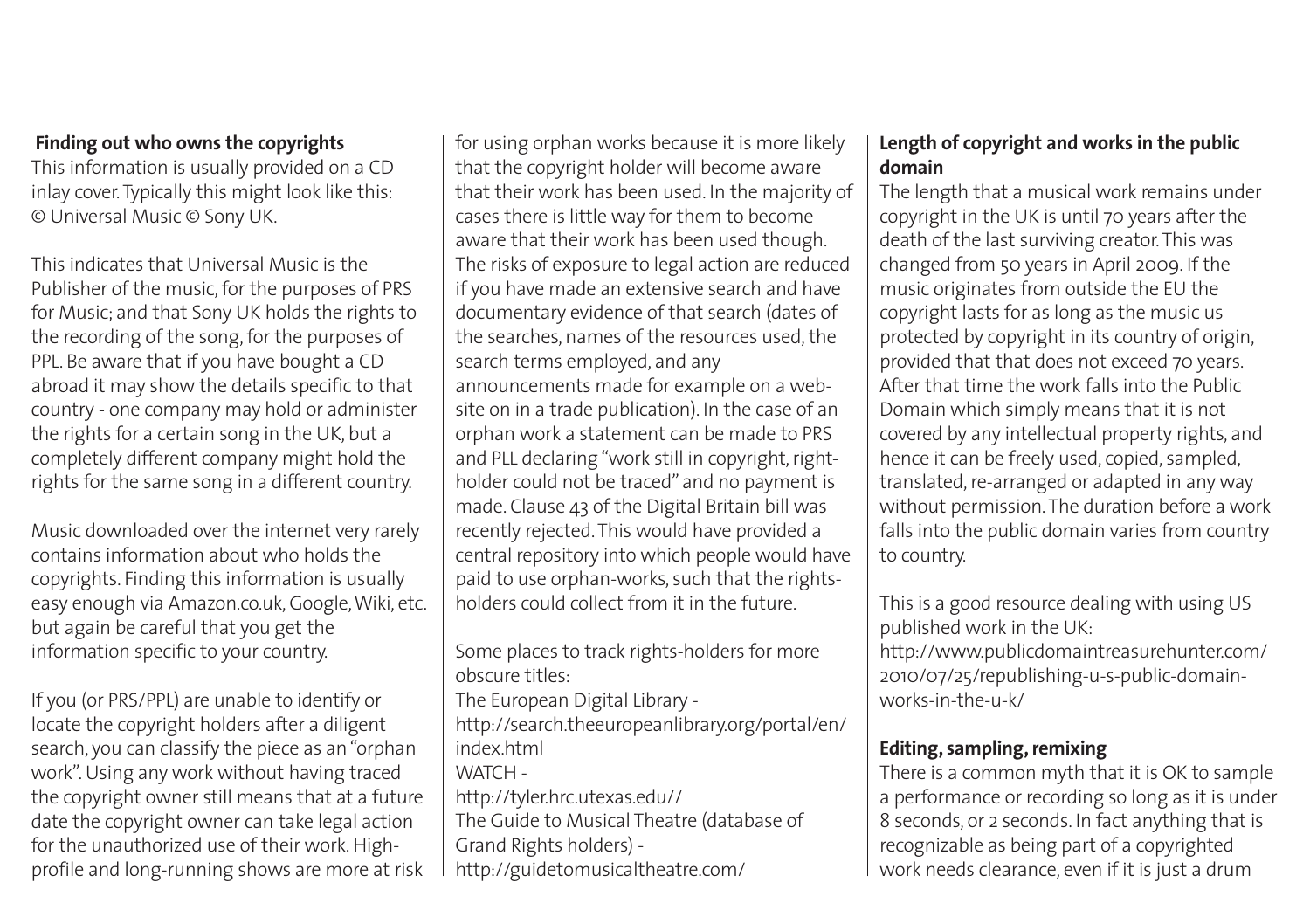beat. It is simplest to treat a sample as if it were the original work itself. if you use a 1 second drum beat 60 times, then obtain clearance for 60 seconds of that track.

Editing music is commonplace, however the forms that PRS and PPL have us submit information to them do not have anywhere to inform them about any edits or changes to the music that we have made. In the case of Interpolated music where PRS does not control the performing rights you will often make a deal directly with the music publisher.They often ask for extensive information about how the music is to be used, including script extracts and information about the play as a whole and it's themes. Any hint that you've altered the original composition will make a simple clearance unlikely - you may well be asked to provide a CD of your edits or remix for approval by the publishers, which can take a considerable amount of time or be rejected on principle. Any music not played from it's original release format does require the record labels permission before PPL will issue a public performance licence.

#### **Usage**

If you have cleared your music for use in a theatrical production, it does not mean you have the right to use that music on your website, trailers, etc. The permission you receive will

usually only cover it's use in your theatre production for the dates and venue(s) specified, and any other use will require separate licensing and payments as would extending the run of the show or touring it.

#### **Using TV clips**

Getting clearance for TV clips is a much tougher affair as there are no central clearing agencies like PRS for Music or PPL. You need to contact the copyright holder directly.When they make a programme they do not necessarily gather the permissions that may be required for use beyond what is required for broadcast.They may need to contact and make an arrangement with each of the performers, creatives, crew originally involved with their production. Consequently costs can be high, so it is often cheaper to make something original. Dealing with larger companies like the BBC can be easier than tracing down production companies that might only have existed for the purposes of making a programme.

#### **Using music abroad**

Different countries across the world have different licensing bodies that work in different ways to clear music. Obtaining permission from a publisher often will usually only cover one country. The duration before a work falls into the public domain varies from country to country as well.

One publishing company may hold or administer the rights for a certain song in the UK, but a completely different company might hold the rights for the same song in a different country. Some countries don't recognize copyright usage in the same way we do and don't have similar means to collect and distribute royalties, or provide clearances. It is best to contact a venue in that country to obtain advice.

#### **http://www.prsformusic.com http://www.ppluk.com**



#### **Legal Notice**

**This information is given as a guide only and is not intended for use as a source of legal, business or financial advice. This guide contains descriptions of common practices in the UK theatre industry which, if copied, will result in copyright infringement. All attempts have been made to verify the information provided in this guide, however the Association of Sound Designers assumes no responsibility for errors, omissions or contrary interpretation of the contents. All figures are correct as of August 2011**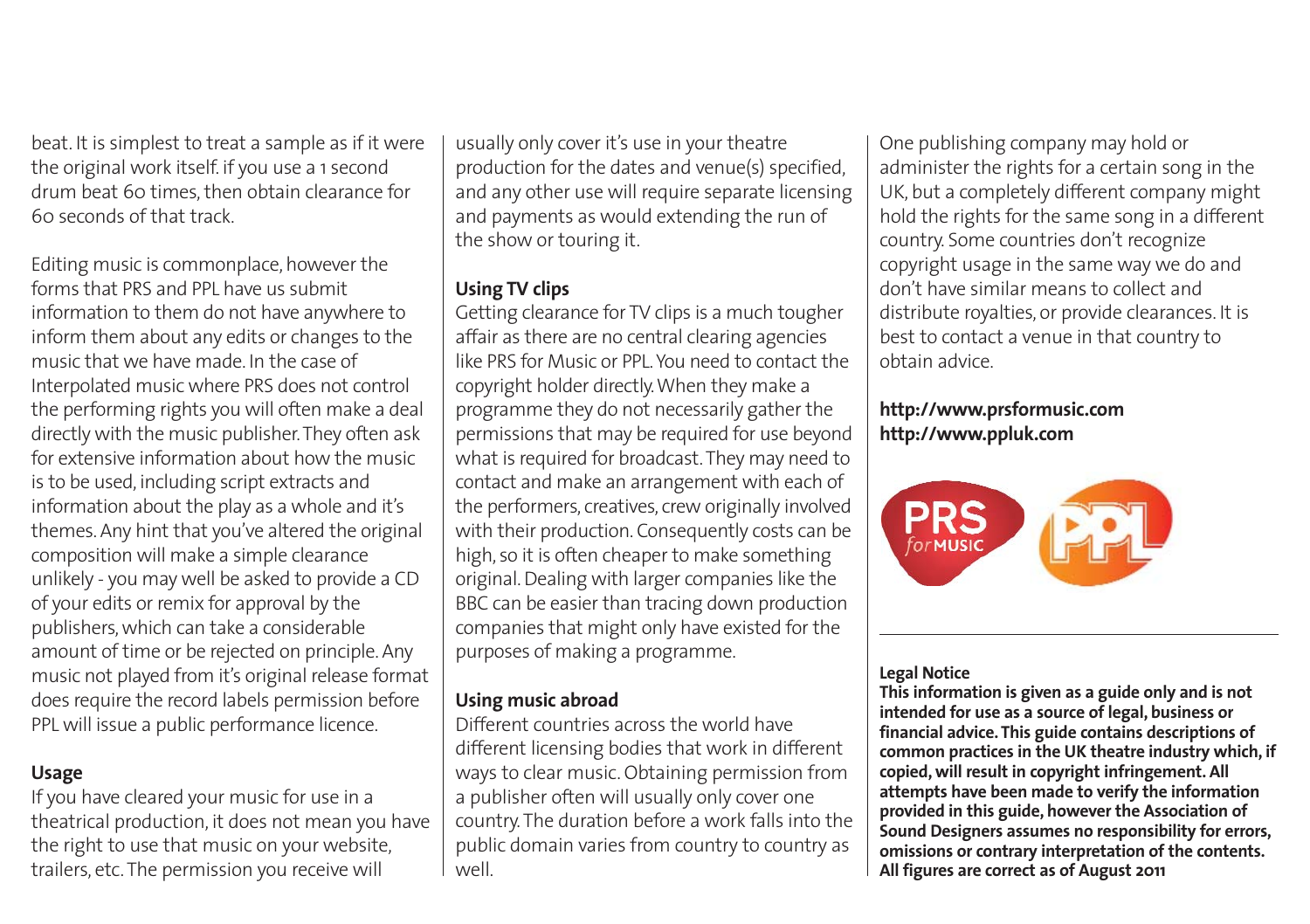# **Getting paid on time**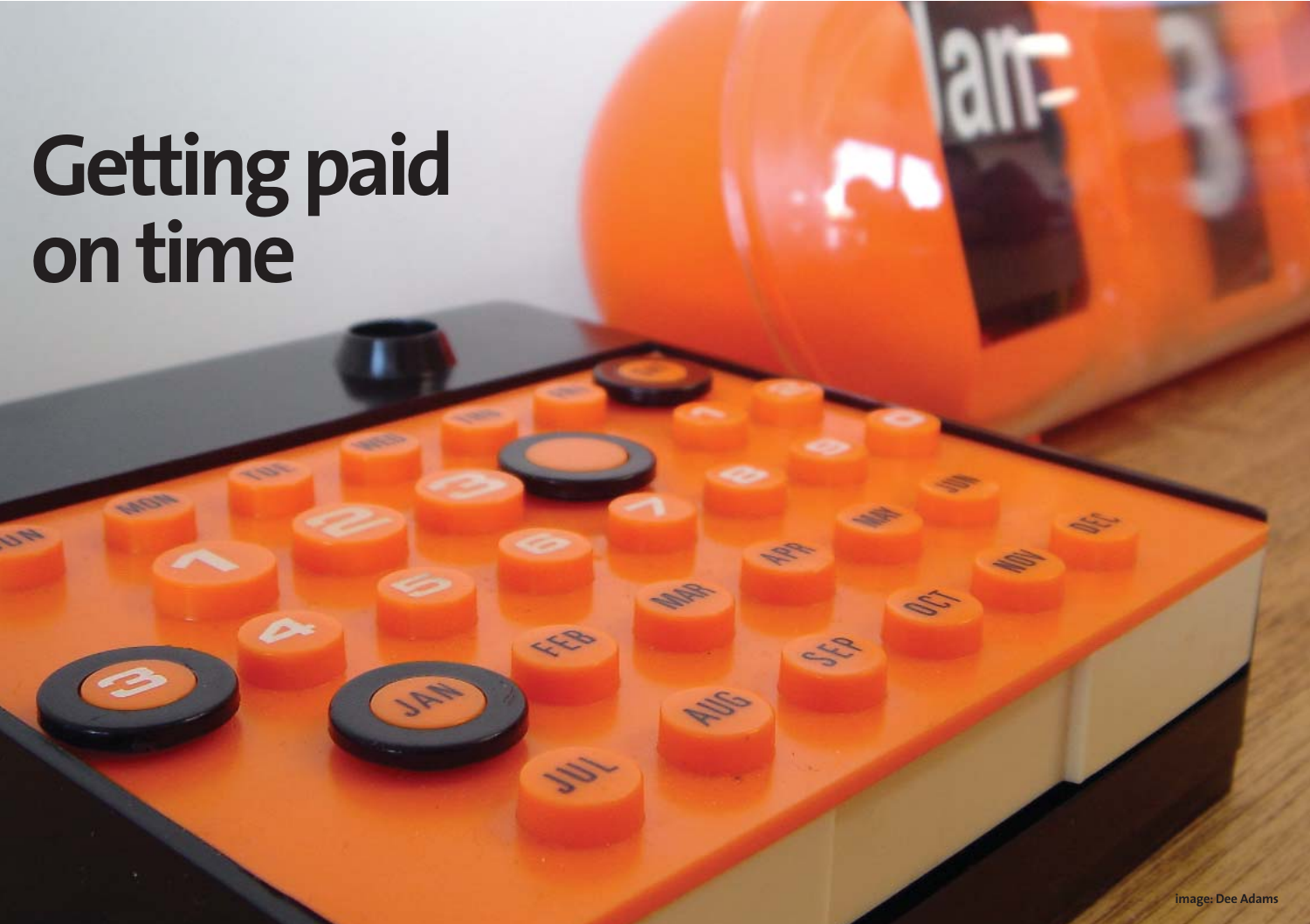

**source: http://payontime.co.uk**

If you're a freelancer then you're probably used to not being paid on time. There are those employers who don't pay you until they've been paid by their client, there are those employers who just aren't very organised and those employers who seem to have made it policy to pay as late as possible.

But there are some steps we can take to encourage prompt payment.

First of all, agree your payment terms in advance. The UK standard is "Thirty days from the date of invoice" and applies when an alternative hasn't been agreed. If you wish to specify a shorter term or anything else it has to be agreed in advance.

Secondly, re-state the payment terms on your invoice. Use this as a template:"Payment is due within 30 days from date on invoice. If payment is not made within 30 days then interest will be invoiced for in accordance with the Late Payment of Commercial Debts [Interest] Act 1998 as amended and supplemented by the Late Payment of Commercial Debts Regulations 2002. The current interest rate is 8.5% per day."

As well as making your payment terms clear to whoever is processing your invoice, it also makes your invoice look more professional and business-like.

There are times when you just have to grin and bear it on the assumption that being paid late is better that shouting at them and not getting employed next time around. But there are other times when you don't want to be quite so diplomatic. In those instances it's good to know your legal status and the tools at your disposal. Fortunately the law – the Late Payment of Commercial Debts (Interest) Act 1998 – is very clear and helpful, allowing us to seek both interest and administrative charges on late payments without any legal action.

The calculation of how much interest you are owed is slightly tricky, and the interest rates change every six months. However there is an interest calculator available online at http://payontime.co.uk/ where you simply enter the amount owed, the date the money was due, and the date it was paid (or today's date if it is still outstanding). If you are VAT registered, you calculate the interest on the gross amount of the debt i.e. including VAT – but you don't

charge or pay VAT on the interest you invoice.

In addition to the interest owed, you can charge for having to chase the debt: currently £40 for debts up to £999, £70 for debts over £9,999.99, and £100 for debts of £10,000 or more. You can only charge this once, not each time you chase the debt.

So for a debt of £2,000 that is 30 days late you can charge £14.80 interest at the current rate and a £70 administrative charge.

Both the interest and compensation are payable by law – it is up to you whether to enforce this right. You can invoice companies for interest and compensation up to six years (five in Scotland) after they have paid you, and you don't need to have notified them in advance that you would charge interest and seek compensation.

The simple act of sending a second invoice for the interest owed can be enough to push some companies into paying your invoice faster

We'll look at the action you can take when you're not paid at all another time.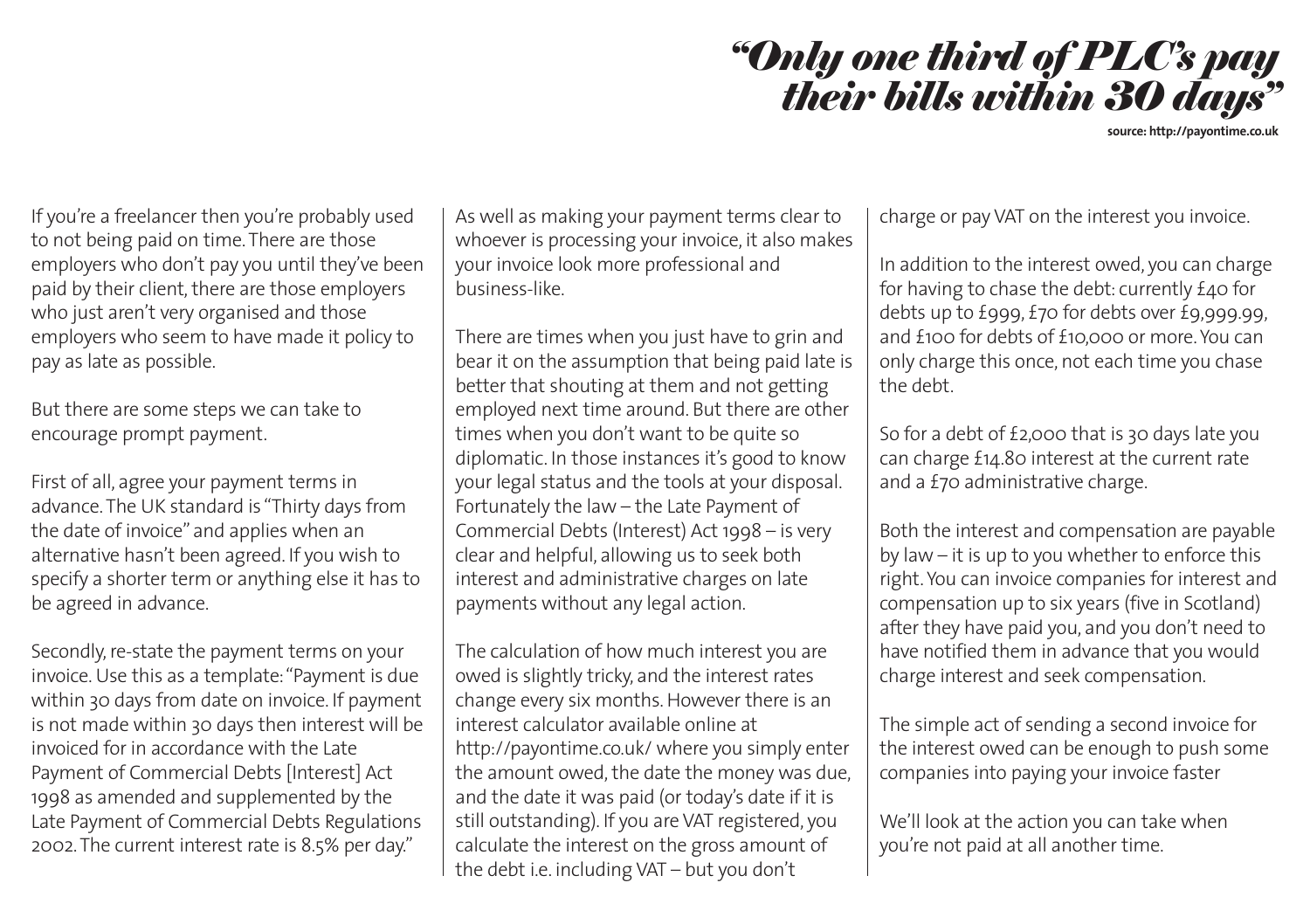**Secret link Timed comments**





# **SoundCloud for audio professionals**

SoundCloud is one of the easiest ways to send high resolution audio files across the internet, whether for file transfer or to let someone listen to a track.

#### **File transfer**

With a SoundCloud account you can upload audio files of any resolution in virtually any format, from a low quality mp3 to a 24bit 192kHz wave file. Your SoundCloud account is measured in minutes not file size, each Lite account holding 4 hours of audio so there's no penalty for high quality audio. You can choose who can access your sound files by emailing them a 'secret link' and you can choose whether they can download it or just listen to it. You can also see how many time your audio track has been downloaded or listened to.

#### **Auditioning**

With a SoundCloud account you can upload sound files for directors and other collaborators to listen to. You can email them a 'secret link' so only they can listen to it and you can choose whether they can download it or not. Best of all SoundCloud lets them see a visual waveform of your audio file, which they can add comments to along the timeline, i.e.'I really like this bit' at 00:01:42.

#### **Portfolio**

SoundCloud is the best place to host your audio portfolio. You can organise your files into sets, which are like playlists in iTunes. You can upload your work and place it into a set and make it available to the public. Then simply put the link to that set in the Portfolio field of your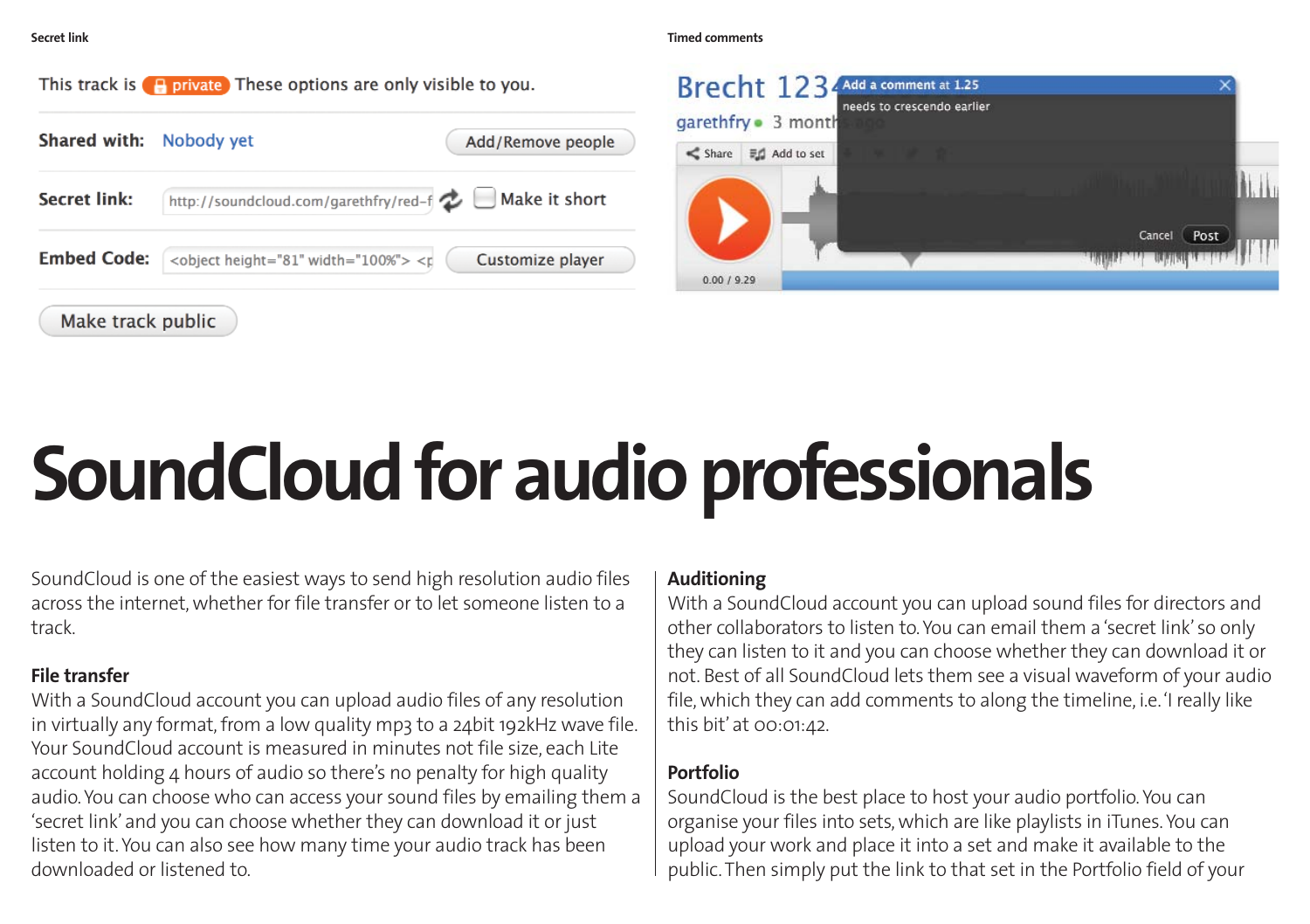#### Portfolio

8 tracks, 10.58 garethfry . 3 months ago

| <<<<<<<<<<<<<<<<<<<<<<br>Delete<br>Edit<br>曾                     |  |
|------------------------------------------------------------------|--|
|                                                                  |  |
| 0.07/1.30                                                        |  |
| 1. Anthony & Cleopatra 1.13 16 plays                             |  |
| 2. Astronaut - Morning routine sped up 0.19 6 plays              |  |
| 3. Forest 1.30 8 plays                                           |  |
| 4. Fuming Machine 3.04 10 plays                                  |  |
| 5. Phaedra's Love 0.44 14 plays                                  |  |
| 6. Tony's theme 2.12 20 plays                                    |  |
| 7. Accrington Pals - Machine gun to sewing machine 0.23 18 plays |  |
| 8. Dancing at Lughnasa Opening Cue 1.30 19 plays                 |  |

#### **Portfolio Cloudpost iPhone**



ASD Directory Profile. People browsing your profile then click on the link to browse through your work. You can also share your tracks on Twitter and Facebook with a simple click. Have a look at this example: http://soundcloud.com/garethfry/sets/portfolio-1

#### **Uploading files**

You can upload files using the SoundCloud website, or you can use various third party utilities like 'Cloud Post' to batch upload a bunch of files.

#### **Drop Box**

You can easily place a drop box on your own website where people can send you audio files simply by clicking on the link.

#### **Accessing your sound files at home**

Another use for SoundCloud is to access your archive of past shows at home. You can use http://www.logmein.com to log into your computer at home, then use Cloud Post http://cloudpostapp.com to upload the sound files you want to your SoundCloud account. These files can then be downloaded to your laptop whereever you happen to be.

#### **iPhone**

SoundCloud for iPhone lets you access your SoundCloud Dashboard from your iOS device giving you access to all your files and statistics, as well as letting you record sound on your phone and upload it straight to your SoundCloud account.